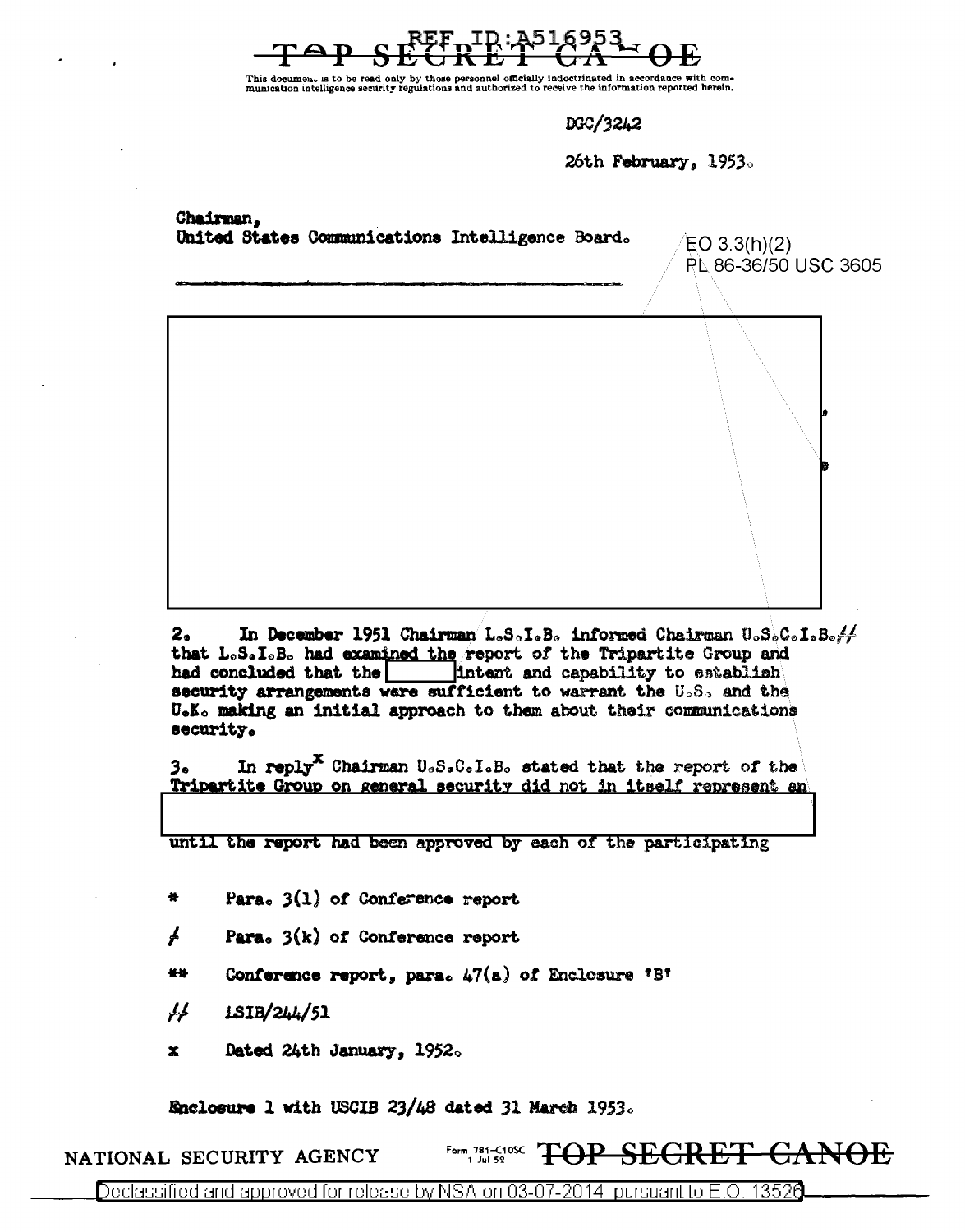## $EO 3.3(h)(2)$ **REF ID:A516953** p⊉L 86-36/50 USC 3605 <del>GRET</del>

This document is to be read only by those personnel officially indoctrinated in accordance with com-<br>munication intelligence security regulations and authorized to receive the information purchy of the state of

Government had undertaken definite imcountries and the plementing action on the basis of its approval. Following these developments U.S.C.I.B. would, as previously agreed, be prepared to discuss the means for approaching the along the general lines proposed by L.S.I.B.

It is now understood by L.S.I.B. that, in spits of reser-**L**. vations about Civil Ministries, both the U.S. and U.K. delegations to the recent conference of the Tripartite Security Working Group have agreed that positive steps have been taken by the the to put into effect the principles and standards laid down in the 1951 Tripartite report, and L.S.I.B. feels that U.S.C.I.B's principal objection to an early approach to the is therefore less valid.

There have been two other developments since 1951 which 5. affect the situation:

> felt that they had a moral responsibility to bring these insecurities to the attention of the U.K. authorities with the object of discussing what remedial action could be taken. They were told that this matter would be represented in the right quarter in London. The

to put matters right.

(b) During 1952 there has been a marked improvement in the

L.S.I.B. considers that the developments outlined in nara-6. graphs 4 and  $5(a)$  and (b) above reflect an improvement in

 $\overline{\mathbf{z}}$ 

NATIONAL SECURITY AGENCY

 $(a)$ 

Form 781-C1052 TOP SEGRET CANOE